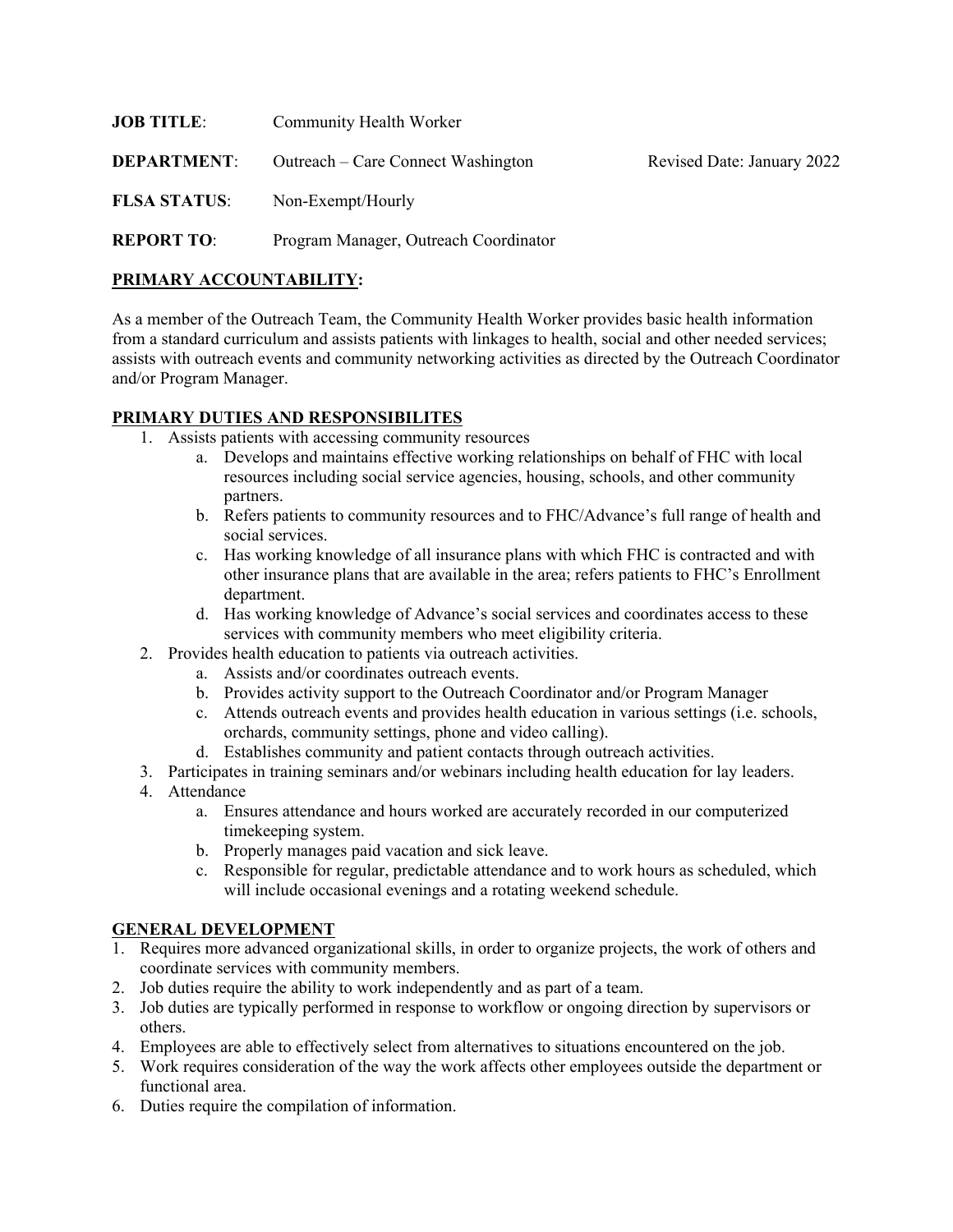# **PROFESSIONAL &TECHNICAL KNOWLEDGE**

Possesses an intermediate level of written and verbal communications skills in English, has computational and computer skills and mathematical knowledge typically acquired through completion of a high school program.

## **TECHNICAL SKILLS**

- 1. Must have experience or ability to understand working with underserved, transient, low-income populations and those affected by poverty and other social issues.
- 2. Must have experience or ability to learn popular education methods and other strategies to effectively provide health education to varied community populations.
- 3. Ability to prepare basic correspondence and simple reports using computer.
- 4. Ability to create, send and manage email.
- 5. Ability to use computer to create tables and simple displays of information.

## **COMMUNICATION SKILLS**

- 1) Employee is required to effectively communicate using FHC and Advance's core values; the **Core Dimensions**
	- a) **R**espect—using manners and appropriate language; maintaining a person's dignity and confidentiality; giving credit where due; asking others for their input and feedback
	- b) **E**mpathy—to show someone you understand what they are feeling without judgment; engaged listening with no distractions; acknowledgment and paraphrasing; eye contact
	- c) **G**enuineness—tone of voice and body language are congruent; showing consistent behaviors over time; integrity (follow-through and follow-up); humility (admitting when a mistake is made)
	- d) **S**pecificity—what details can you give so someone knows what "excellence" looks like; models or samples; one-on-one mentoring; alternate plans
- 2) Job duties require employee to provide excellent customer service to all internal and external customers.
- 3) Job duties require the employee to effectively communicate basic or non-technical information to coworkers and others.
- 4) Employees are expected to exercise tact and diplomacy in the resolution of mild conflicts or disagreements.
- 5) Job duties require the employee to effectively communicate complex and/or technical information to co-workers and others.
- 6) Job duties require the effective communication of information during informal and formal verbal presentations.
- 7) Duties involve convincing others to take actions, or to behave in a specific way desired by the employee.

#### **WORK ENVIRONMENT**

Work is performed in an office environment. More specifically, some of this work may occur within a medical clinic, a call center, and at various community locations such as worksites and community events.

#### **Additional Job Requirements**

Must have reliable transportation and provide documentation of auto insurance and valid driver's license as required.